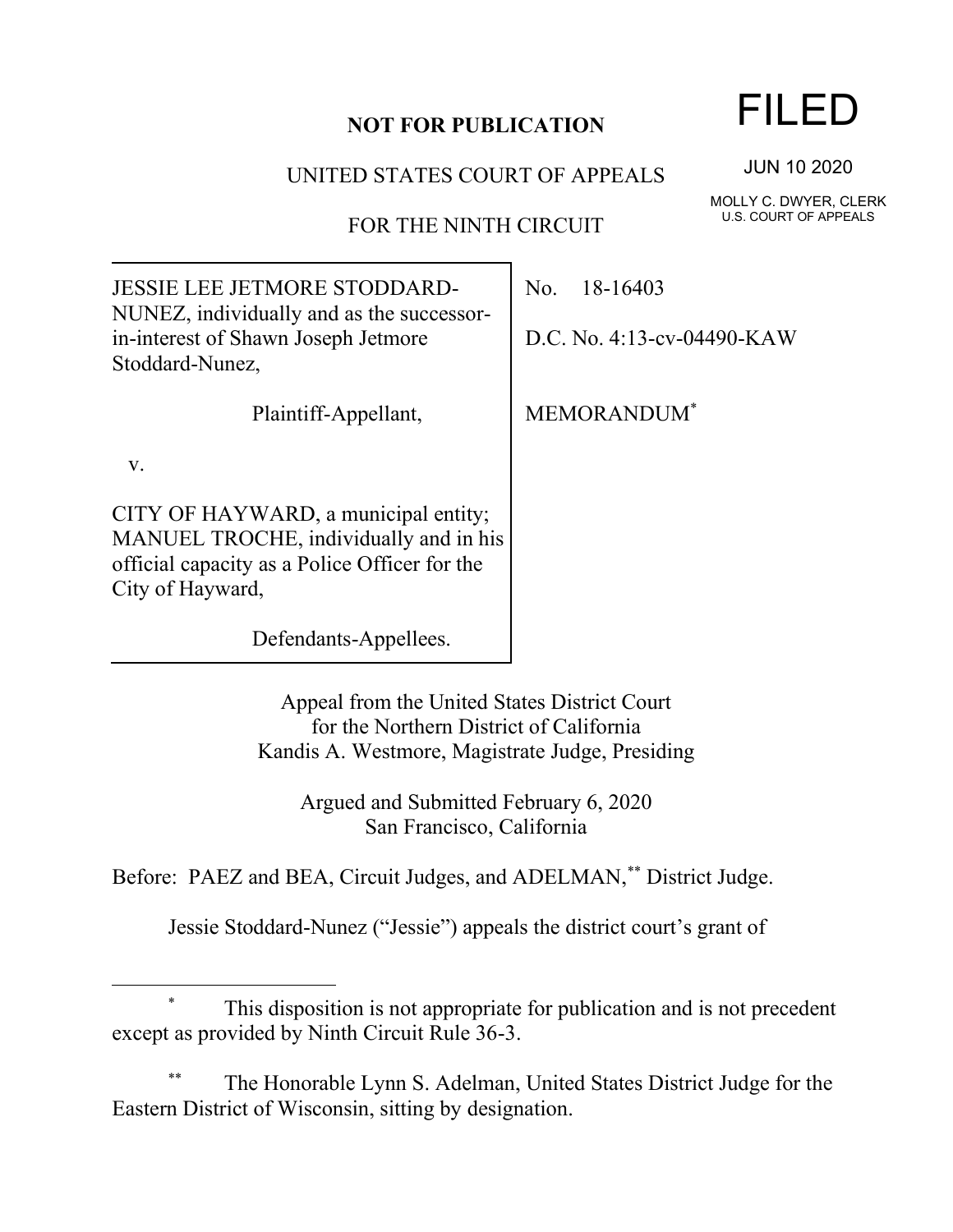summary judgment to defendants City of Hayward and Officer Manuel Troche on the merits of his excessive force claim under 42 U.S.C. § 1983. The district court also ruled that even if Officer Troche had used excessive force, he was entitled to qualified immunity because the law was not clearly established. Because Jessie could not prevail on his excessive force claim, the district court granted summary judgment on his wrongful-death claim under California law.<sup>1</sup> We have jurisdiction under 28 U.S.C. § 1291, and we reverse and remand.

**1.** The district court erred in granting summary judgment to defendants on Jessie's § 1983 excessive force claim. To determine whether Officer Troche's use of force was objectively reasonable, we balance "the nature and quality of the intrusion on the individual's Fourth Amendment interests against the countervailing governmental interests at stake." *Graham v. Connor*, 490 U.S. 386, 396 (1989) (internal quotation marks and citations omitted). The parties do not dispute that Officer Troche fired nine shots at Shawn or that firing a gun constitutes deadly force. *See Tennessee v. Garner*, 471 U.S. 1, 3–5 (1985).

The strength of the government's interest is measured by reference to three factors: (1) "the severity of the crime at issue," (2) "whether the suspect poses an immediate threat to the safety of the officers or others," and (3) "whether [the

<sup>&</sup>lt;sup>1</sup> Jessie brings his claim on behalf of his brother, Shawn Stoddard-Nunez ("Shawn"), as the personal representative of Shawn's estate.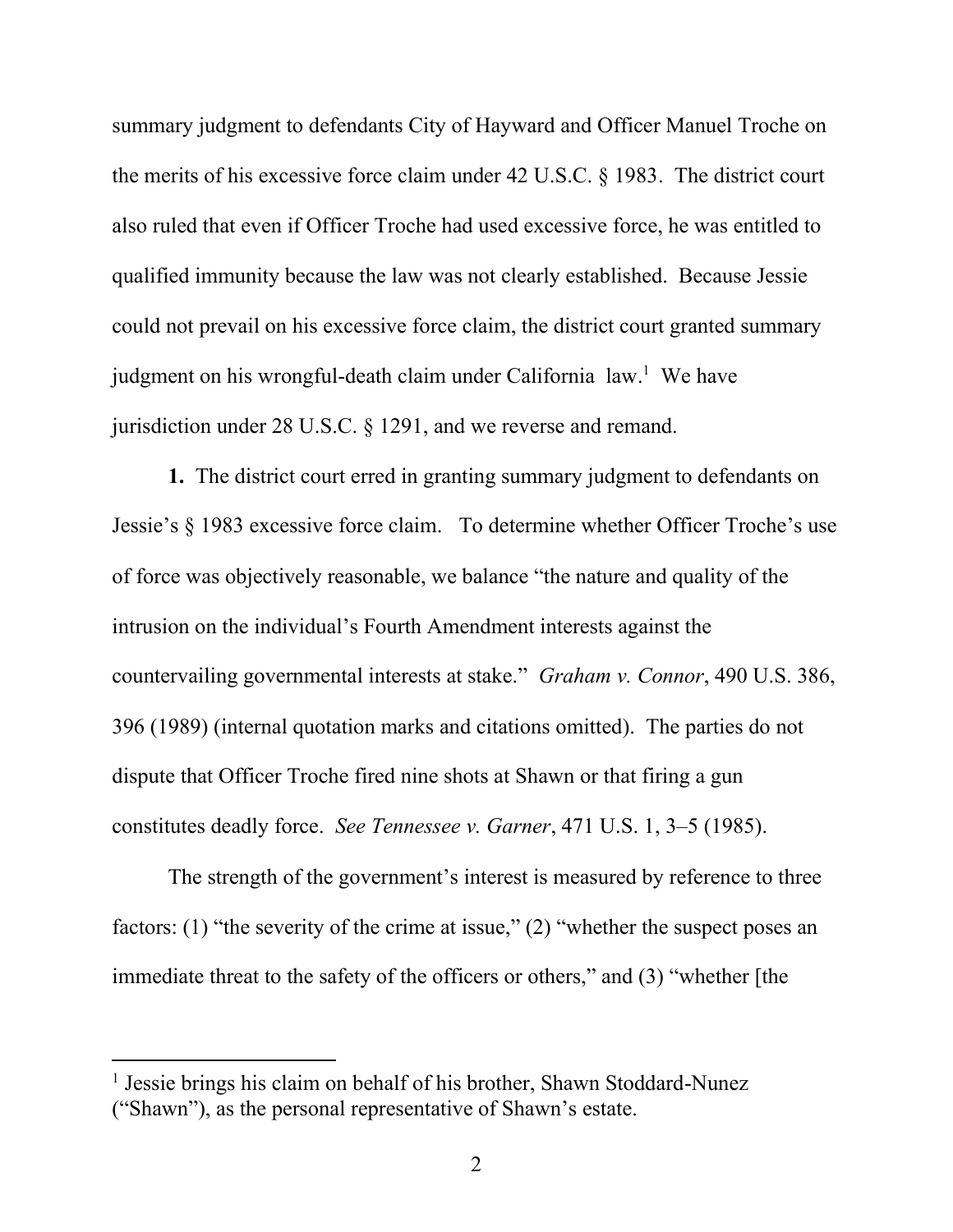suspect] is actively resisting arrest or attempting to evade arrest by flight." *A.K.H. ex rel. Landeros v. City of Tustin*, 837 F.3d 1005, 1011 (9th Cir. 2016) (internal quotation marks and citation omitted). This list is "non-exhaustive"; "[c]ourts still must 'examine the totality of the circumstances and consider whatever specific factors may be appropriate in a particular case, whether or not listed in *Graham*.'" *Estate of Lopez ex rel. Lopez v. Gelhaus*, 871 F.3d 998, 1006 (9th Cir. 2017) (quoting *Bryan v. MacPherson*, 630 F.3d 805, 826 (9th Cir. 2010)).

Officer Troche testified that Arthur Pakman's ("Pakman") Honda Civic veered toward him, he opened fired only after he perceived the swerve, and he did not continue to shoot at the vehicle as it drove away. But there remain genuine issues of material fact with respect to Officer Troche's account of the incident, which inform whether Officer Troche's use of deadly force against Shawn was reasonable and whether the car posed an immediate threat to Officer Troche's or Russell McLeod's ("McLeod") safety. *See* Fed. R. Civ. P. 56(c).

First, in a video interview taken shortly after the incident, Pakman stated, "I didn't drive at [Officer Troche]. I didn't drive at anybody. I wasn't trying to run anybody over." Pakman's video interview included more than "undisclosed motivations," Ans. Br. 19; he directly stated he did not drive toward Officer Troche.

Second, the coroner's report states that "[McLeod] had been sitting in the

3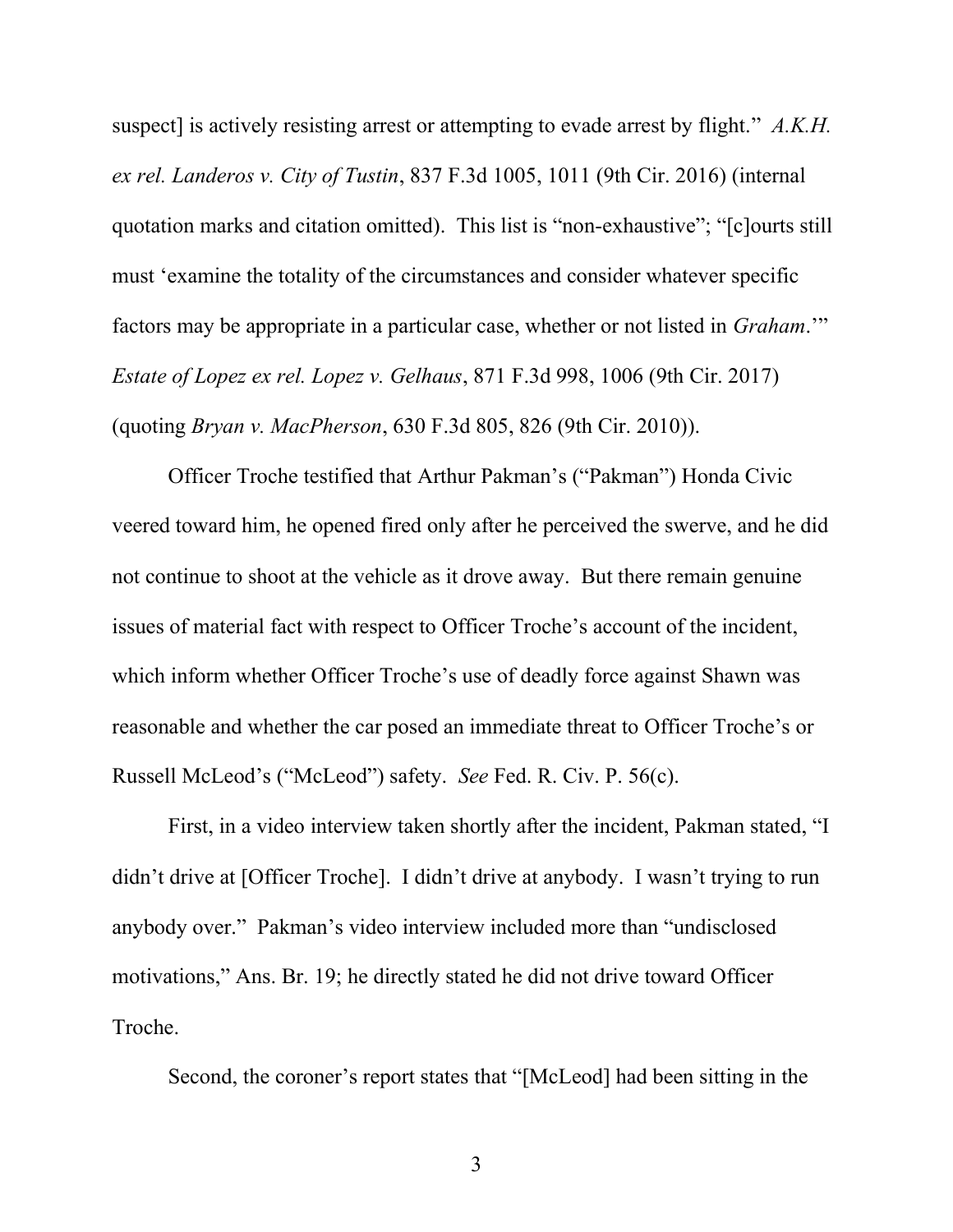passenger seat with the door open and sustained minor injuries. TROCHE continued to fire his handgun at the car as it went past him." Firing the gun "as [the car] went past him" is inconsistent with Officer Troche's statement that he fired at the vehicle only as it approached him.

Third, and critically, the coroner noted that the fatal bullet entered Shawn's right shoulder and passed through the left side of his neck, and photographs of the front and rear passenger doors of the Honda Civic show bullet holes in the side and rear of the car.The district court disregarded the photographs because "absent an expert report, there is no information as to what conclusions a jury could draw from [the photographs]." But expert evidence is not needed to assist a trier of fact in drawing an obvious inference. *See Salem v. U.S. Lines Co.*, 370 U.S. 31, 35 (1962). A reasonable trier of fact could examine the photographs and conclude that Officer Troche fired his gun from the side and rear of Pakman's car. One of the photographs shows a bullet hole passing directly into the passenger door and another shows a bullet pointing toward the front of the car, lodged into the frame of the passenger door. Drawing all reasonable inferences in Jessie's favor, a jury could conclude that at least one of the photographs depicts bullet holes inconsistent with Officer Troche's account that he fired his gun at *only* the front of the car.

Resolution of these outstanding material factual issues is essential for determining the reasonableness of Officer Troche's use of deadly force, and must

4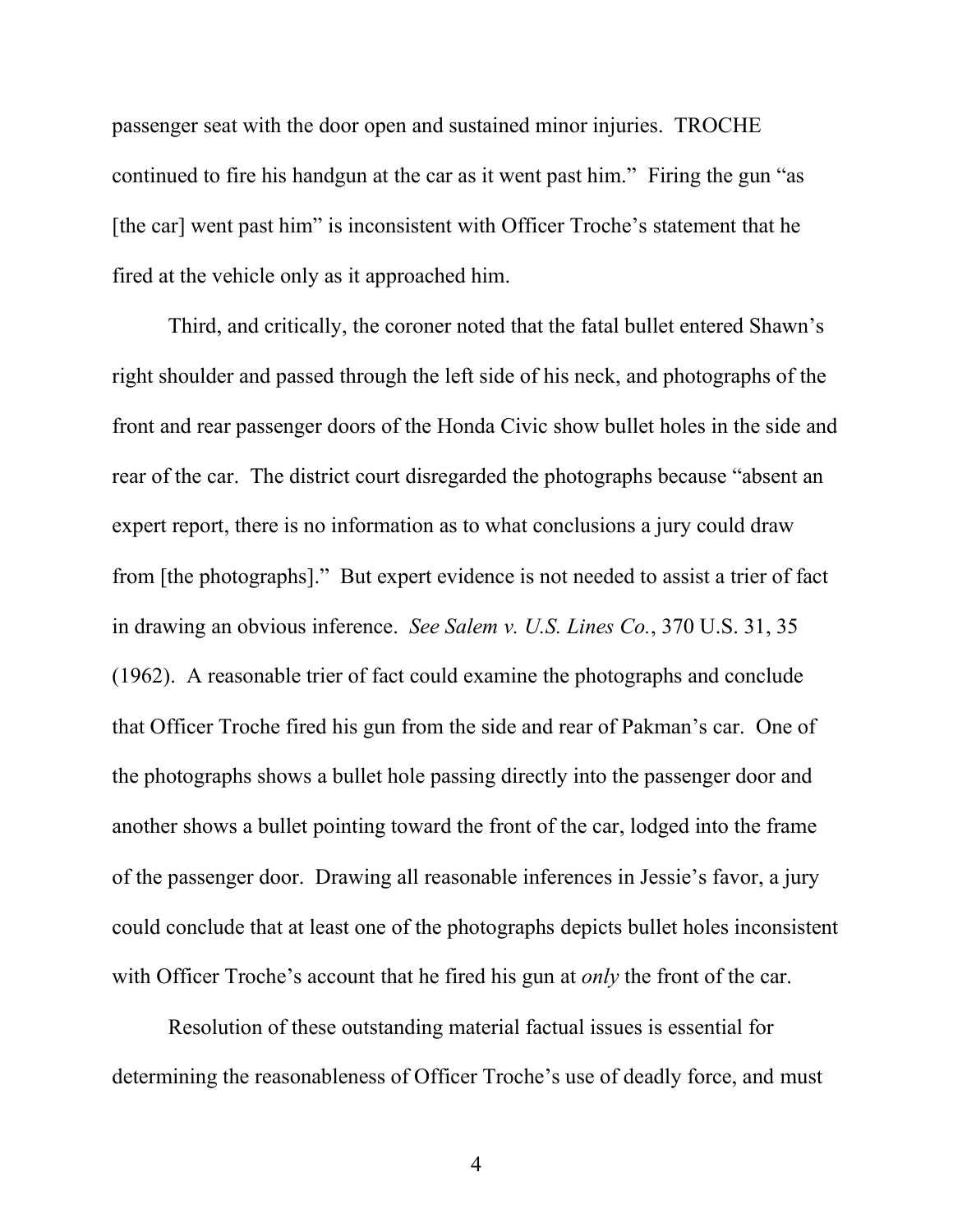be resolved by a trier of fact. We do not decide whether any of the evidence submitted by Jessie would be admissible at trial; at the summary-judgment stage, "we do not focus on the admissibility of the evidence's form. We instead focus on the admissibility of its contents." *Fraser v. Goodale*, 342 F.3d 1032, 1036 (9th Cir. 2003).

We vacate the district court's grant of the defendants' summary-judgment motion on Jessie's excessive-force claim under 42 U.S.C. § 1983 and remand for further proceedings.

**2.** The district court erred when it determined that Officer Troche was entitled to qualified immunity on Jessie's excessive-force claim. To determine whether a police officer is entitled to qualified immunity, we consider whether (1) the defendant's conduct violated a constitutional right, and (2) that constitutional right was clearly established at the time of the alleged violation. *Saucier v. Katz*, 533 U.S. 194, 201 (1994), *overruled on other grounds by Pearson v. Callahan*, 555 U.S. 223, 236–42 (2009). The "clearly established law should not be defined at a high level of generality"; it must be "particularized" to the facts of the case. *White v. Pauly*, 137 S. Ct. 548, 552 (2017) (internal quotation marks and citations omitted). The district court granted qualified immunity to Officer Troche because Jessie failed to demonstrate that Officer Troche violated a clearly established constitutional right.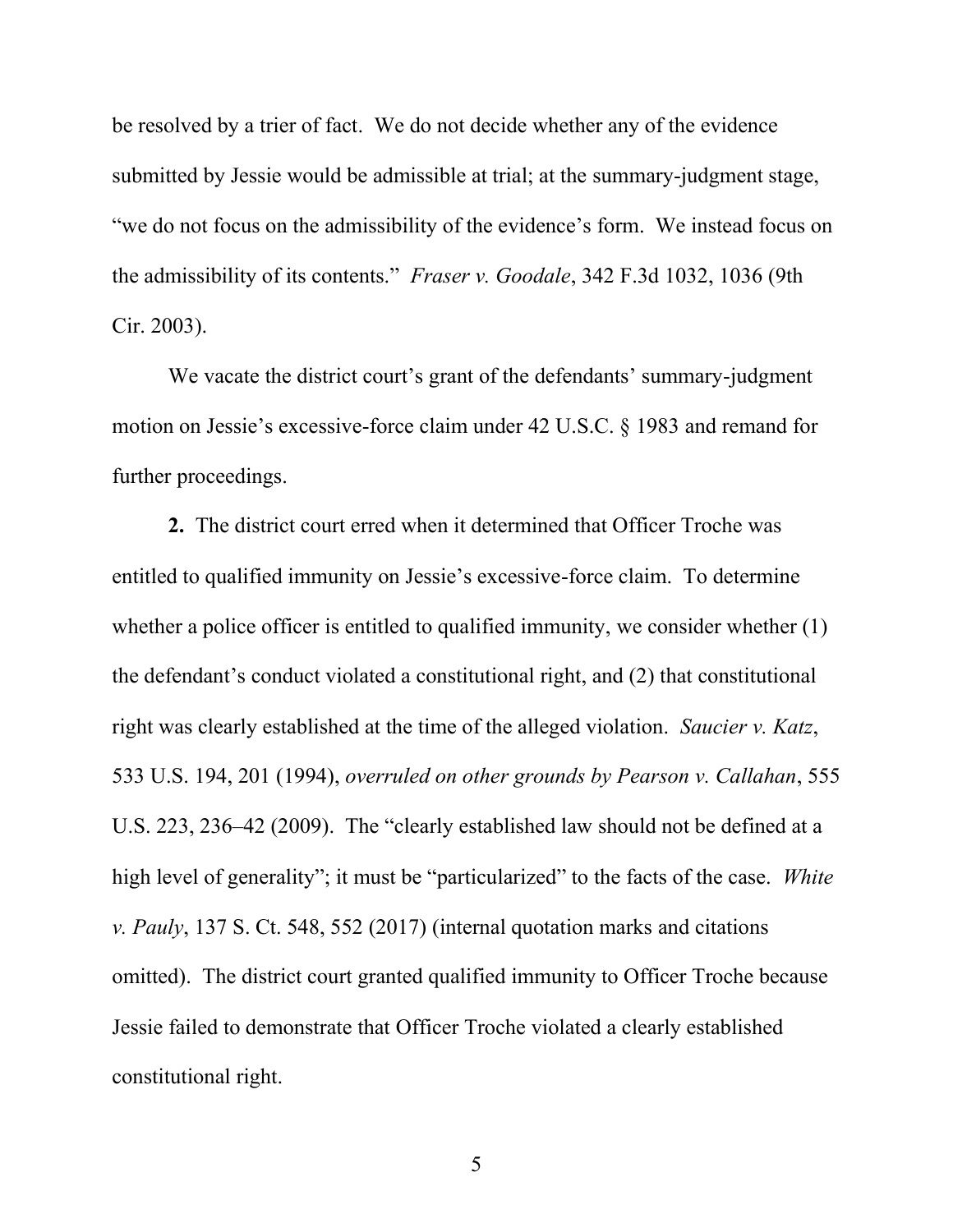It is well established that deadly force may be used only if it is necessary to prevent the escape of a suspect and "the officer has probable cause to believe that the suspect poses a significant threat of death or serious physical injury to the officer or others." *Garner*, 471 U.S. at 3. In *Acosta v. City and County of San Francisco*, 83 F.3d 1143 (9th Cir. 1996), we held that an officer's use of deadly force violated the Fourth Amendment in circumstances similar to those present here. The defendant-officer was standing in front of the suspect's car "closer to the side than dead-center," *id*. at 1146, and the car was "moving or rolling very slowly from a standstill" as it approached him. *Id*. at 1147. We stated that the car was moving sufficiently slowly that the officer could have just stepped to the side, making his use of deadly force unreasonable. *Id*. at 1146. We recently affirmed *Acosta*'s holding, emphasizing that "an officer lacks an objectively reasonable basis for believing that his own safety is at risk when firing into the side or rear of a vehicle moving away from him." *Orn v. City of Tacoma*, 949 F.3d 1167, 1178 (9th Cir. 2020).

As long as Jessie's version of events is not "'blatantly contradicted by the record, so that no reasonable jury could believe it,' we must assume that a jury could find [Jessie's] account of what happened credible." *Id.* at 1171 (quoting *Scott v. Harris*, 550 U.S. 372, 380 (2007)). Under Jessie's version of the encounter, Pakman did not drive toward Officer Troche; Officer Troche shot into

6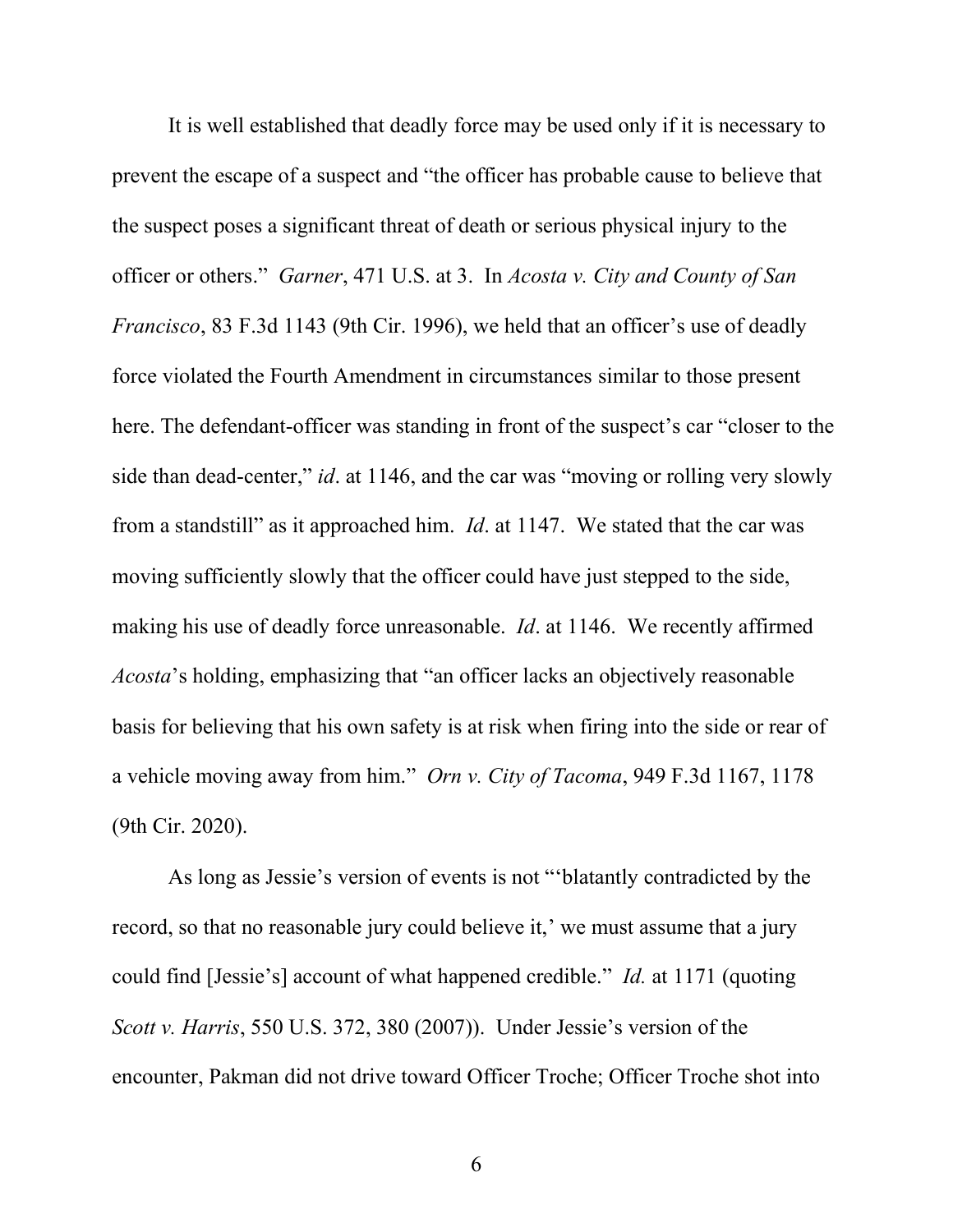the side or rear of the Civic, as it drove away from the lot and from him; and the Civic posed no threat to officer safety and, at best, a minimal threat to the public. Officer Troche stated at various points in his deposition there were virtually no other individuals in the vicinity or on the roads that evening: there was "very limited traffic on the road at that time," and "pretty much nobody out" on the roads, because it was 3:00 AM. "All I remember," he stated, is "the two of us." There were no indications that Pakman or Shawn were armed.

At the time of the incident, it was clearly established that officers are not entitled to qualified immunity for shooting at an individual in a fleeing vehicle that does not pose a danger to them or to the public. *Acosta*, 83 F.3d at 1146; *see also Adams v. Speers*, 473 F.3d 989, 992–93 (9th Cir. 2007); *Garner*, 47 U.S. at 3. Therefore, Officer Troche is not entitled to qualified immunity under Jessie's version of events, and we reverse the district court's grant of qualified immunity.

**3.** The district court erred by granting summary judgment on Jessie's state law wrongful death claim. Jessie argues that the district court erred by grouping his wrongful-death claim with the dismissal of his state-law assault and battery claims.<sup>2</sup> The district court dismissed the three claims together, citing to an unpublished Northern District of California case, which states: "the California

 $2<sup>2</sup>$  To the extent Jessie argues that the district court erred in granting summary judgment in favor of defendants on his state-law battery and assault claims, Jessie has waived that argument by failing to raise it in the opening brief.